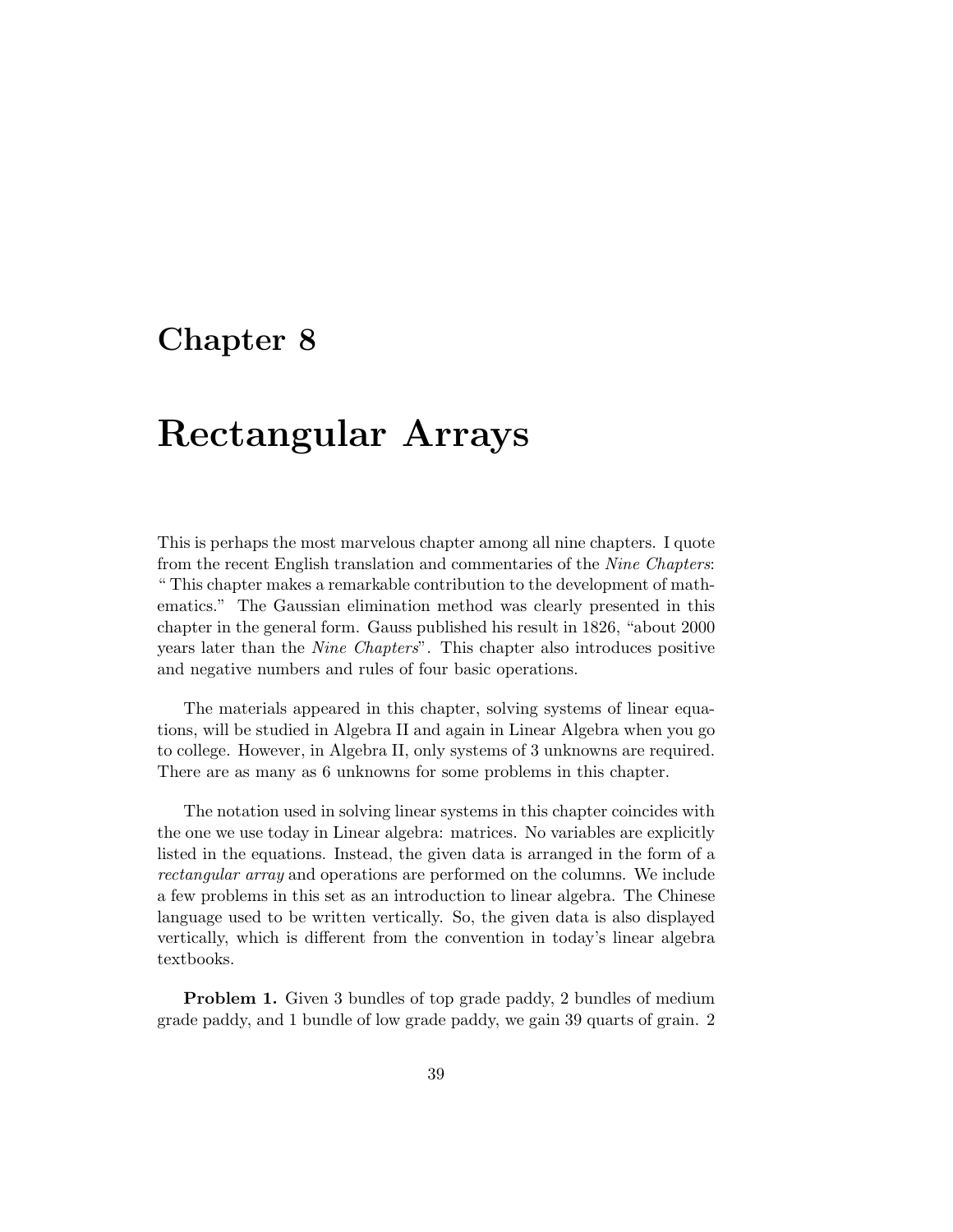bundles of top grade paddy, 3 bundles of medium grade paddy, and 1 bundle of low grade paddy, yield 34 quarts of grain. 1 bundles of top grade paddy, 2 bundles of medium grade paddy, and 3 bundle of low grade paddy, yield 26 quarts of grain.

(Paddy: rice in the husk, growing, or gathered; rice in general; a rice field. In this problem, paddy means gathered ripe rice crop.)

Question: how much grain does one bundle of each grade paddy yield?

Solution: Top grade paddy yields  $9\frac{1}{4}$  quarts per bundle. Medium grade paddy yields  $4\frac{1}{4}$  quarts per bundle. Low grade paddy yields  $2\frac{3}{4}$  quarts per bundle.

Method: List the given data as a rectangular array:

| TopGrade                     |   |    |  |
|------------------------------|---|----|--|
| $\label{thm:1} Medium Grade$ |   |    |  |
| LowGrade                     | З |    |  |
| <i>guarts</i>                |   | 34 |  |

Perform the following operations on the columns to reduce the rectangular array to the desired form: the left upper triangle has only zero entries.

1. Middle  $\times$  3 - Right  $\times$  2. We have

|           | <b>U</b> | 3  |
|-----------|----------|----|
| $\dot{z}$ | 5        |    |
| 3         |          |    |
| 26        | 24       | 39 |

2. Left  $\times$  3 - Right.

| 0  | <b>U</b> | 3  |
|----|----------|----|
| 4  | 5        | 2  |
| 8  |          |    |
| 39 | 24       | 39 |

3. Left  $\times$  5 - Middle  $\times$  4.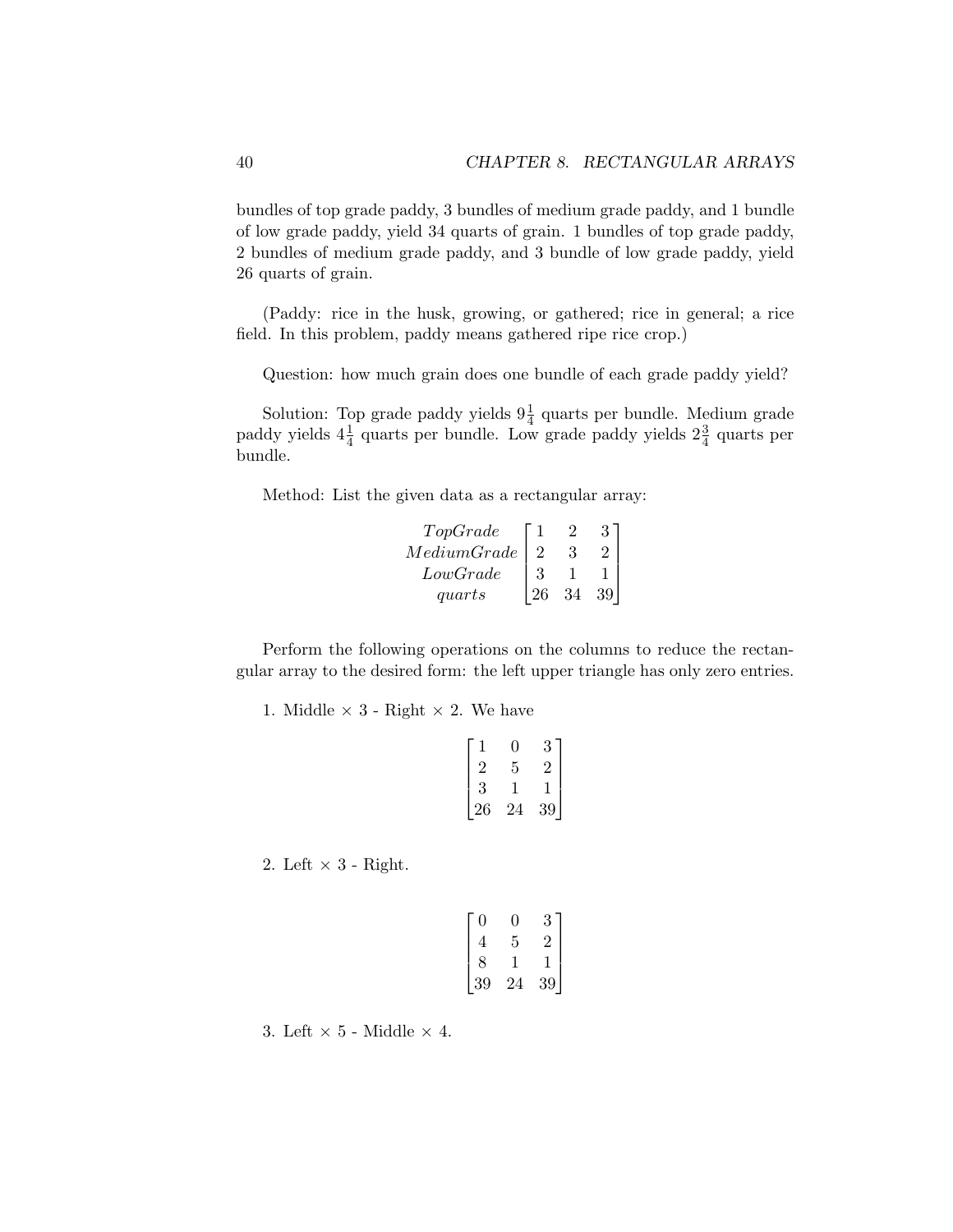| IJ |    | З  |
|----|----|----|
| 0  | 5  |    |
| 36 |    |    |
| 99 | 24 | 39 |

From the last rectangular array, we can easily get the answer for the low grade rice crop first. Then, use successive substitution to get answers for the medium and top grade rice crop.

In order for this method to work for general problems, it is necessary now to introduce the negative numbers and their operations. Ancient Chinese used counting rods of different colors to stand for positive (red) and negative (black) numbers. The color code is just the opposite of what we use today. Since I am not using colors in this document, I will use the negative sign for negative numbers.

**Problem 2.** Replace the data in Problem 1 with the one given below and find the answers to the same question.

$$
\begin{array}{c|cc}\nTopGrade & 1 & 0 & 2 \\
Median Grade & 0 & 3 & 1 \\
LowGrade & 4 & 1 & 0 \\
quarts & 1 & 1 & 1\n\end{array}
$$

Now, try a problem with negative entries.

**Problem 3.** If we sell 2 cattle and 5 sheep to buy 13 pigs, we have a surplus 1000 coins. If we sell 3 cattle and 3 pigs, we can buy exactly 9 sheep. If we sell 6 sheep and 8 pigs, we still need 600 coins to buy 5 cattle. Find the price of each animal.

The data gives the following rectangular array.

| Cattle | $-5$   | 3    | 2      |
|--------|--------|------|--------|
| Sheep  | $6$    | $-9$ | 5      |
| Pig    | $8$    | 3    | $-13$  |
| coins  | $-600$ | 0    | $1000$ |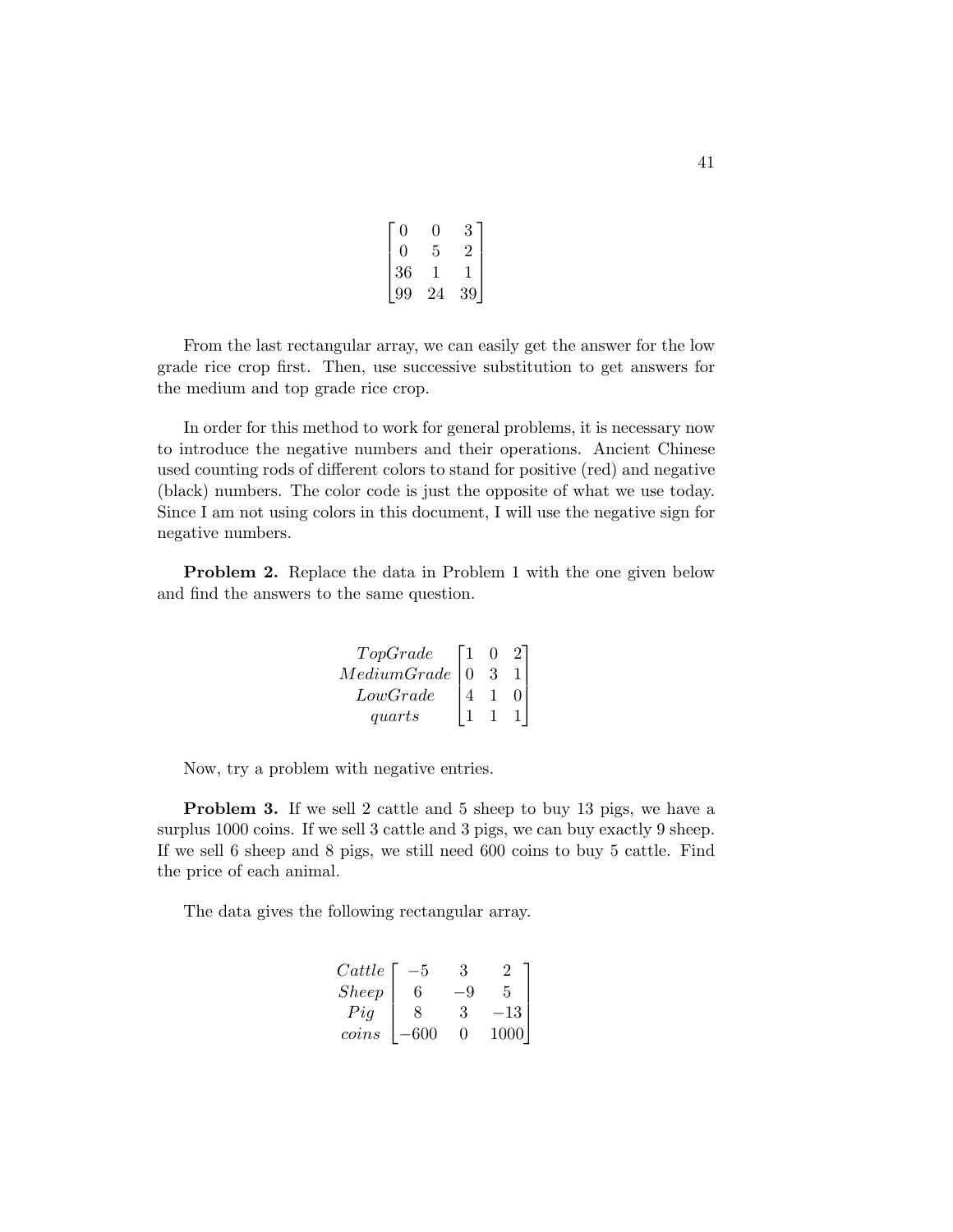**Problem 4.** If you think these problems are fun to solve, here is another one. But I have removed the context of the problem.

|                |                                                             | 0            | 2 ]            |
|----------------|-------------------------------------------------------------|--------------|----------------|
|                | $\begin{array}{c c}\nA & -1 \\ B & 0 \\ C & 4\n\end{array}$ | 3            | $-1$           |
|                | $\overline{4}$                                              | $-1$         | $\overline{0}$ |
| $\overline{D}$ | $\mathbf{1}$                                                | $\mathbf{1}$ | $11\,$         |

If you like to set up the rectangular array yourself, try the following problem.

**Problem 5.** 1 county magistrate, 5 officials, and 10 servants can eat 10 chickens in total. 10 magistrates, 1 official, and 5 servants can eat 8 chickens. 5 magistrates, 10 officials, and 1 servant can eat 6 chickens.

Question: how many chickens can each of them eat?

There are also indeterminate systems in this chapter: the number of unknowns is bigger than the number of equations. There are also total 18 problems.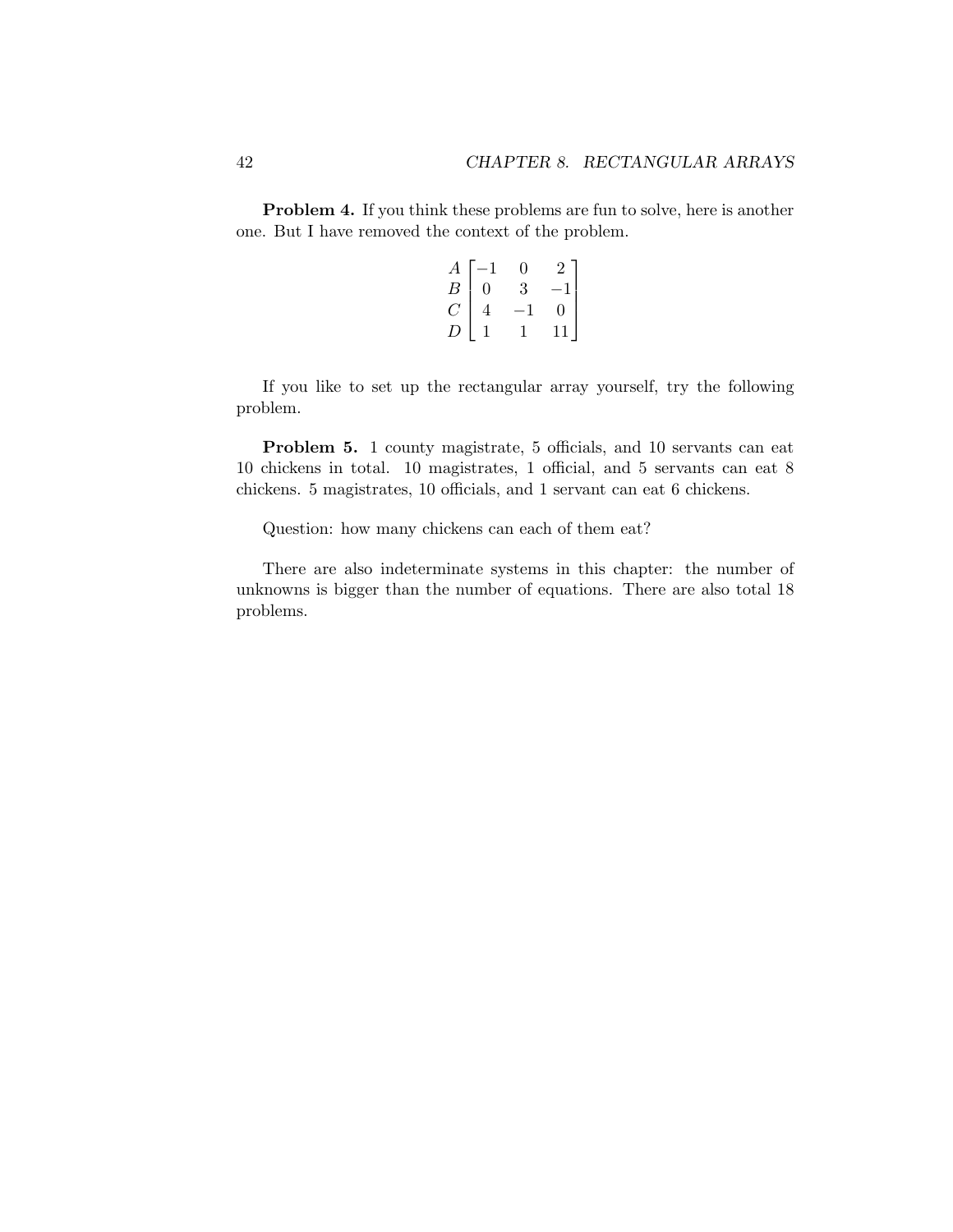## **Chapter 9**

## **Right-Angled Triangles**

This chapter talks about the proofs and applications of the so-called "Pythagoras" theorem. It is called "Gougu" theorem in Chinese (even in today's textbooks). We talked about this theorem in the very first chapter. "Gou" and "Gu" refer to the two sides of a right-angled triangle.

Let  $c$  be the hypotenuse and  $a, b$  be the two sides. There are a couple of interesting identities that are equivalent to the "Gougu" theorem  $(c^2 =$  $a^2 + b^2$ . Try to use your algebra skills to show that they are true identities.

$$
2(c+a)(c+b) = (a+b+c)^{2}.
$$
  

$$
2(c+a)(c-b) = (a-b+c)^{2}.
$$

For our high schoolers, try to solve the following problems.

Let  $c$  be the hypotenuse and  $a, b$  be the two sides.

1. Show that a must be a root of the cubic equation

$$
x^3 + \frac{c-a}{2}x^2 = \frac{a^2b^2}{2(c-a)}.
$$

2. Show that b must be a root of the biquadratic equation

$$
x^4 + a^2 x^2 = c^2 b^2
$$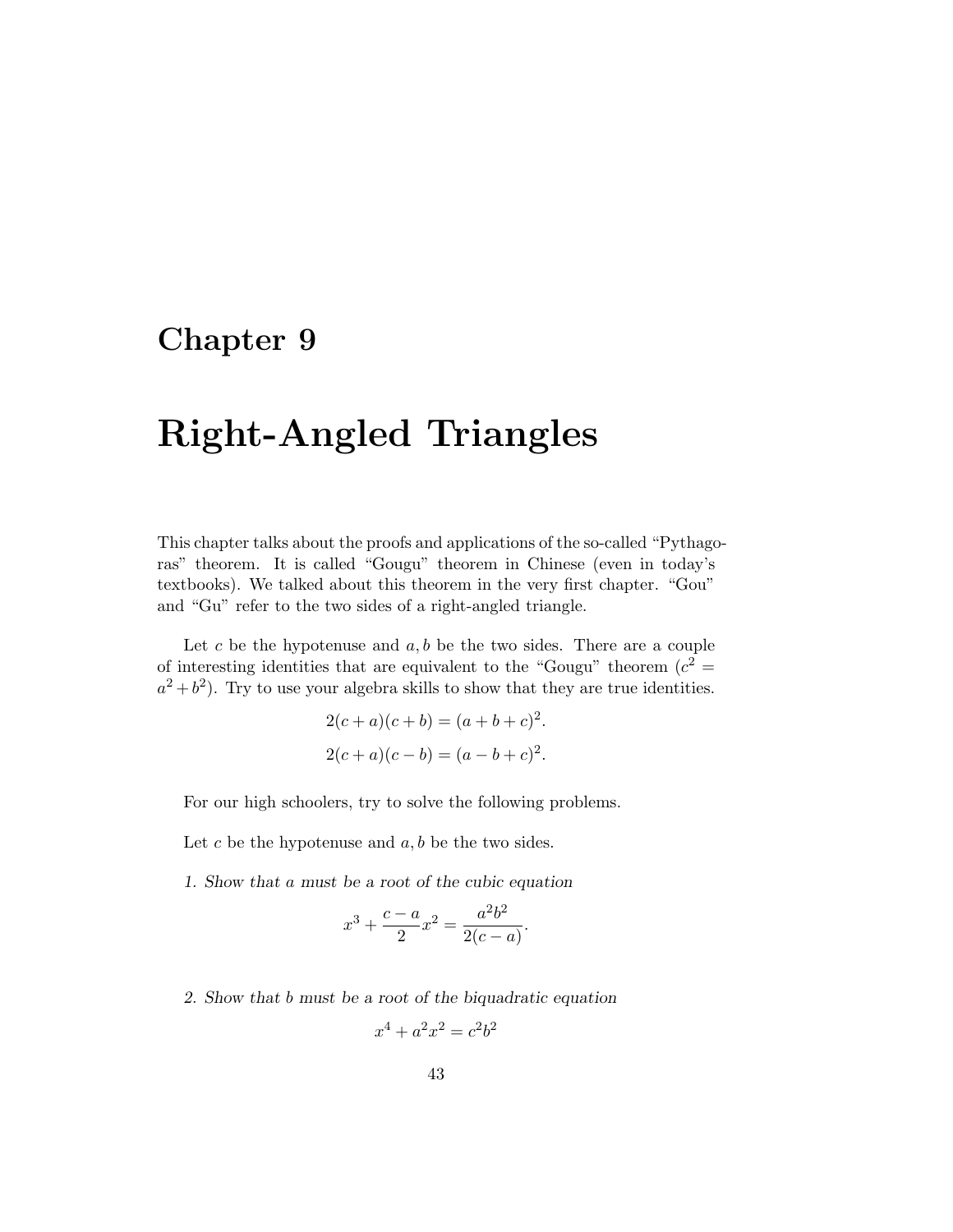**Problem 1** Given a large circular log with a diameter 2.5 meters, assume it is turned into a rectangular plank of 0.7 meters thick. What is the (maximal) width?

**Problem 2** Given a tree 20 meters high and 1 meter in circumference, a vine winds around it (evenly) 7 times from its root to its top. Find the length of the vine.

**Problem 3** There is a reed in a pond. Its top is 1 meter above the water and is 5 meters from the bank. When it is drawn to the bank, its tip can barely touch the bank. Find the depth of the water and the length of the reed.

**Problem 4** There is a rope hanging from the top of a pole. The extra length lying on the ground is 3 meters long. When tightly stretched, it is 8 meters from the foot of the pole. Find the length of the rope.

**Problem 5** There is a wall 10 meters high. A pole leans against the wall so that its top is even with the top of the wall. If the foot of the pole is moved 1 meter further from the wall, the pole will lie flat on the ground. Find the length of the pole.

**Problem 6** There is a circular log of unknown size (buried in a wall). When sawn (along the length) 0.1 meter deep, it shows a breadth of 1 meter. Find the diameter of the log.

**Problem 7** There is a gate. When partially opened, it is 1 meter away from the threshold and the the gap between the halves is 0.2 meter. Find the width of the gate.

**Problem 8** There is a door whose diagonal is 4 feet longer than the width and 2 feet longer than its height. Find the size of the door.

**Problem 9** There was a bamboo 10 meters high. It was broken during a storm and now its tip is on the ground 3 meters away from its root (it is connected at the breaking point). Find the height of the breaking point.

**Problem 10** There is a right-angled triangle with two sides 5 and 12. Find the side of the inscribed square.